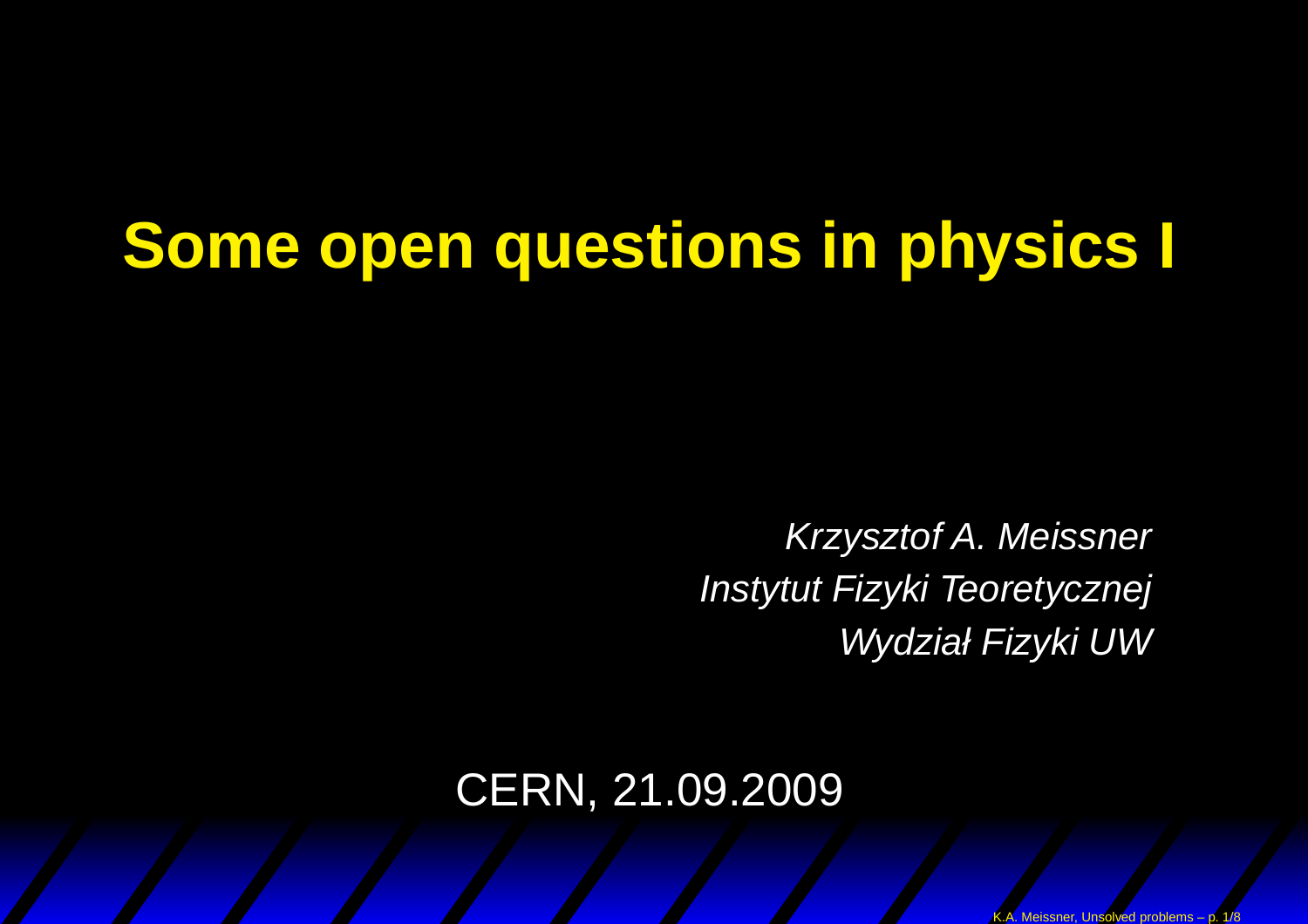# **Content**

- •Quantum Mechanics
- •Standard Model
- dark matter and dark energy
- •• quantum gravity
- summary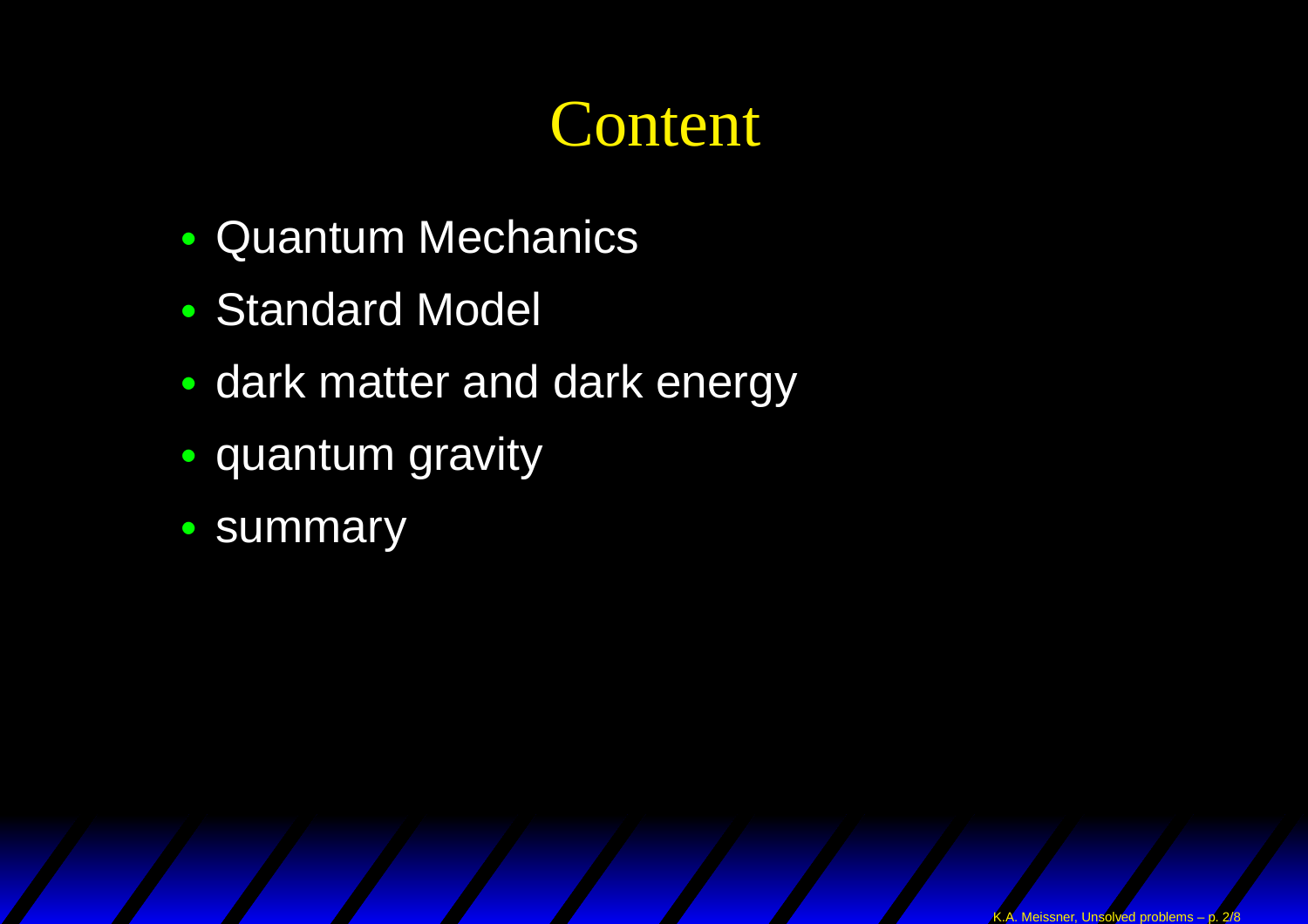#### The most incomprehensible fact about theUniverse is that it is comprehensible

A. Einstein

K.A. Meissner, Unsolved problems – p. 3/8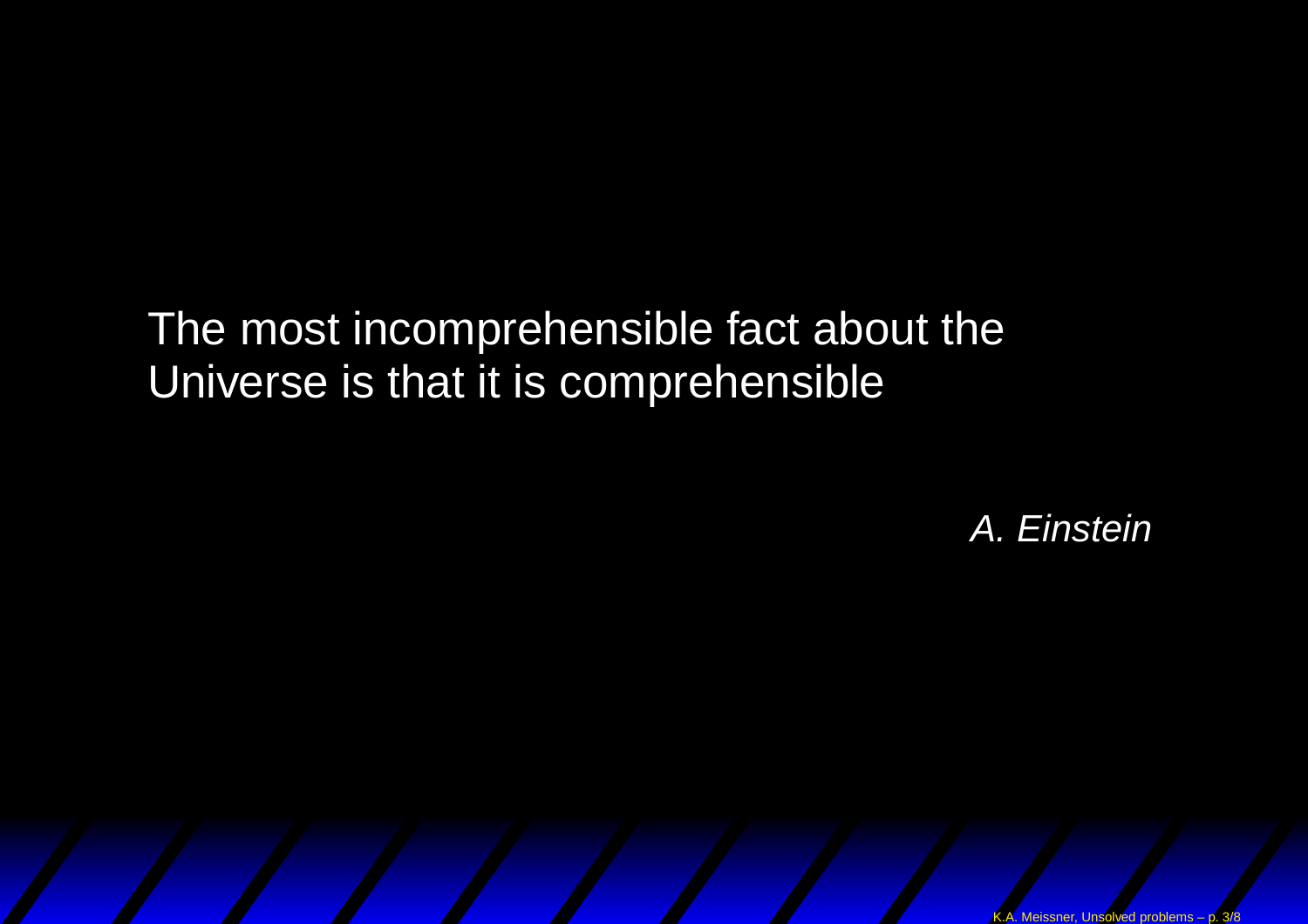- •(part of) reality can be described by numbers
- there are correlations among these numbers $\mathcal{L}_{\mathcal{A}}$ physical laws
- • with proper idealization these laws seem tobe universal and rigorous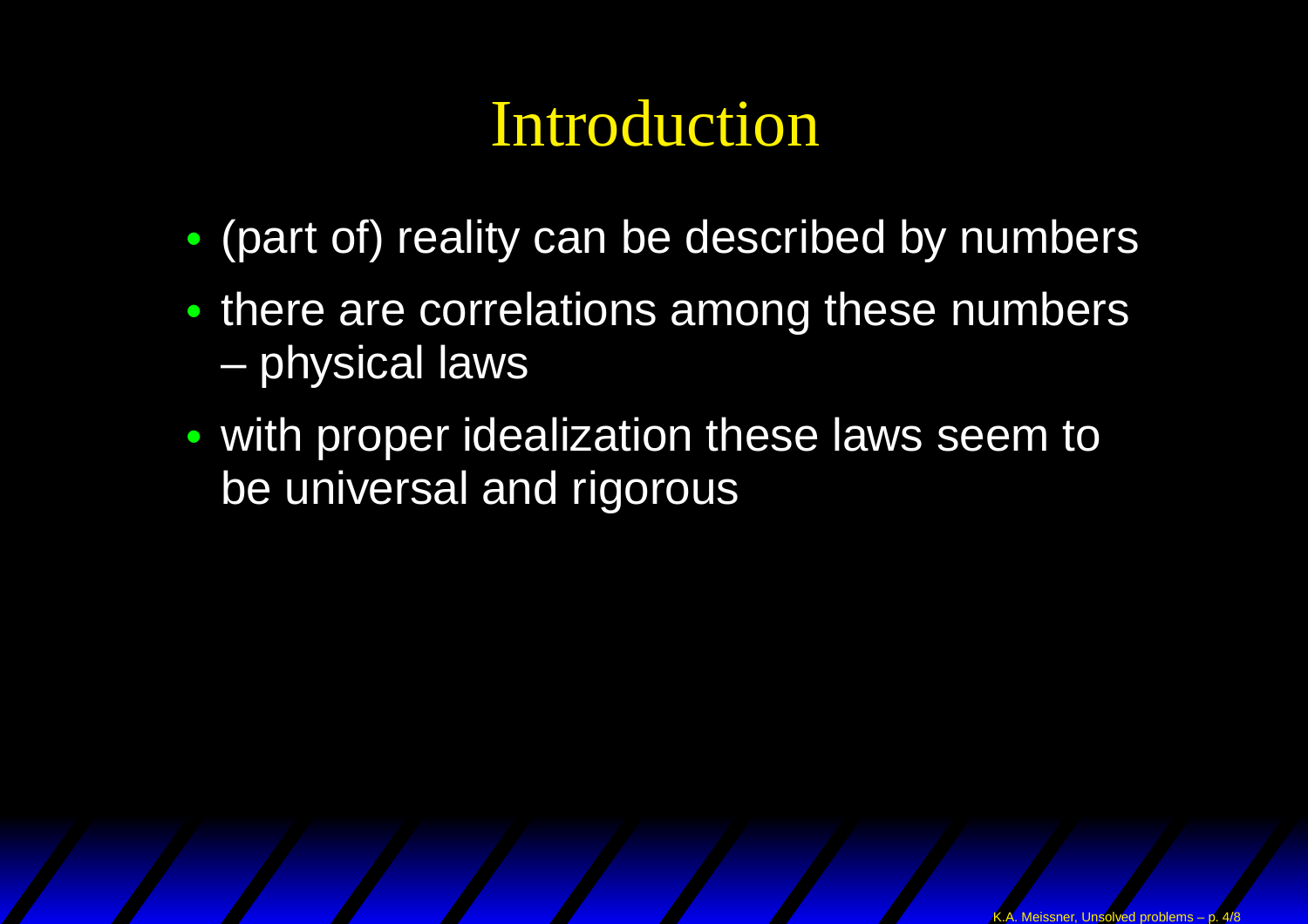- •(part of) reality can be described by numbers
- there are correlations among these numbers $\mathcal{L}_{\mathcal{A}}$ physical laws
- • with proper idealization these laws seem tobe universal and rigorous
- •• we have no idea why these statements hold the answer belongs to meta-physics ratherthan physics...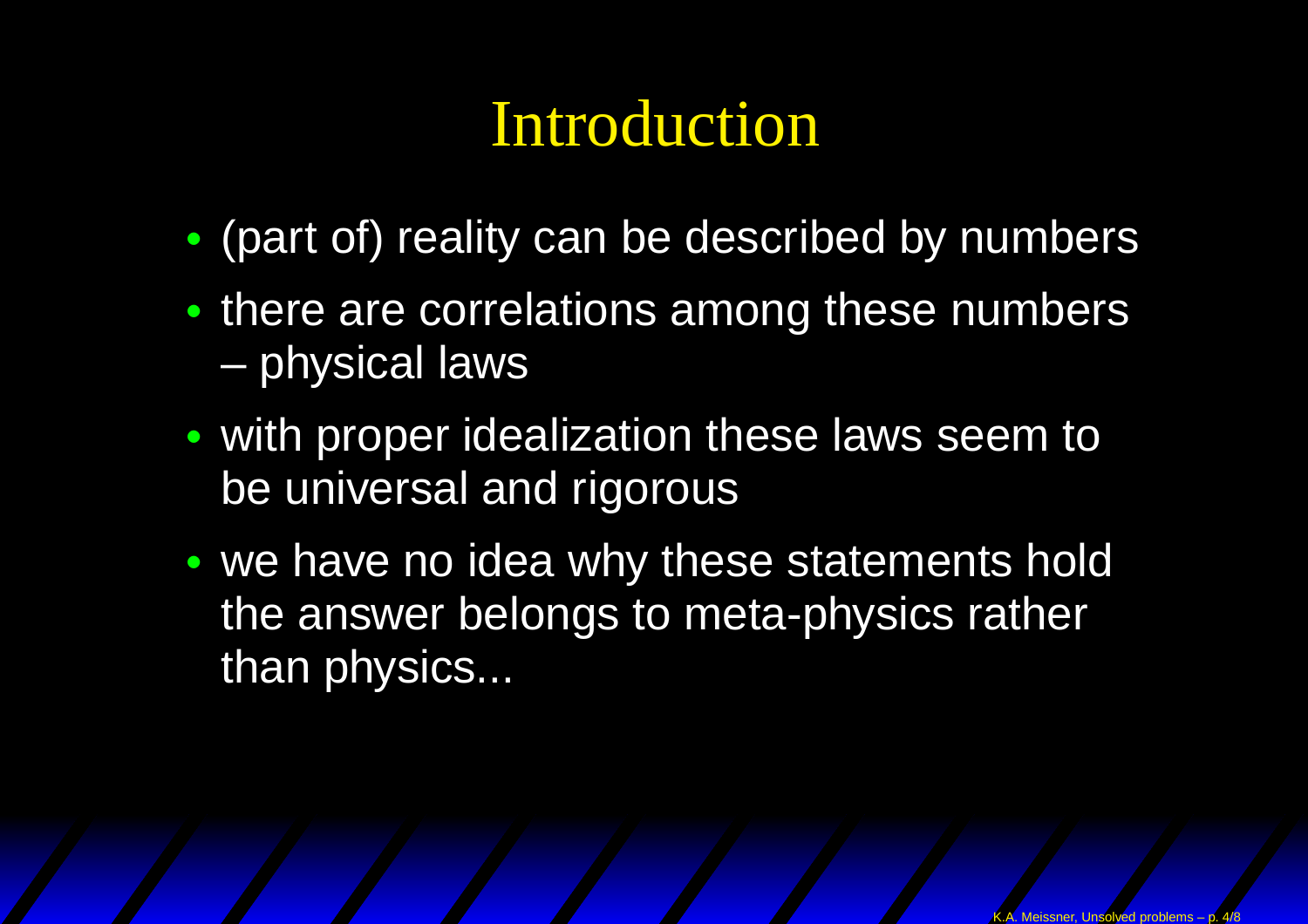• use of mathematics is the source of tremendous success of physics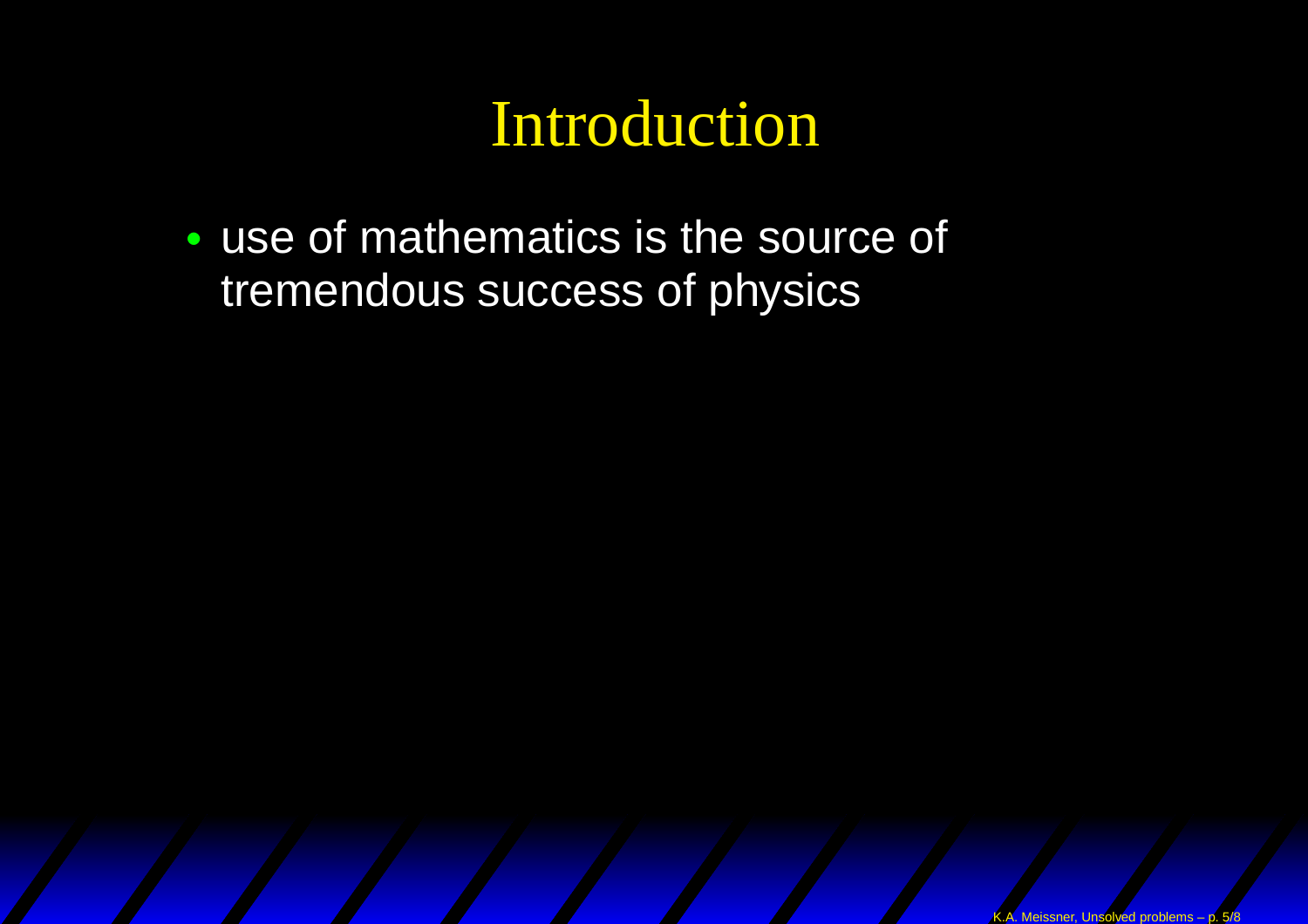- • use of mathematics is the source of tremendous success of physics
- • but mathematics gives us also <sup>a</sup> rigorousproof that cognition has its limits:

Gödel theorem <sup>+</sup> finite resources⇓"Theory of Everything" is impossible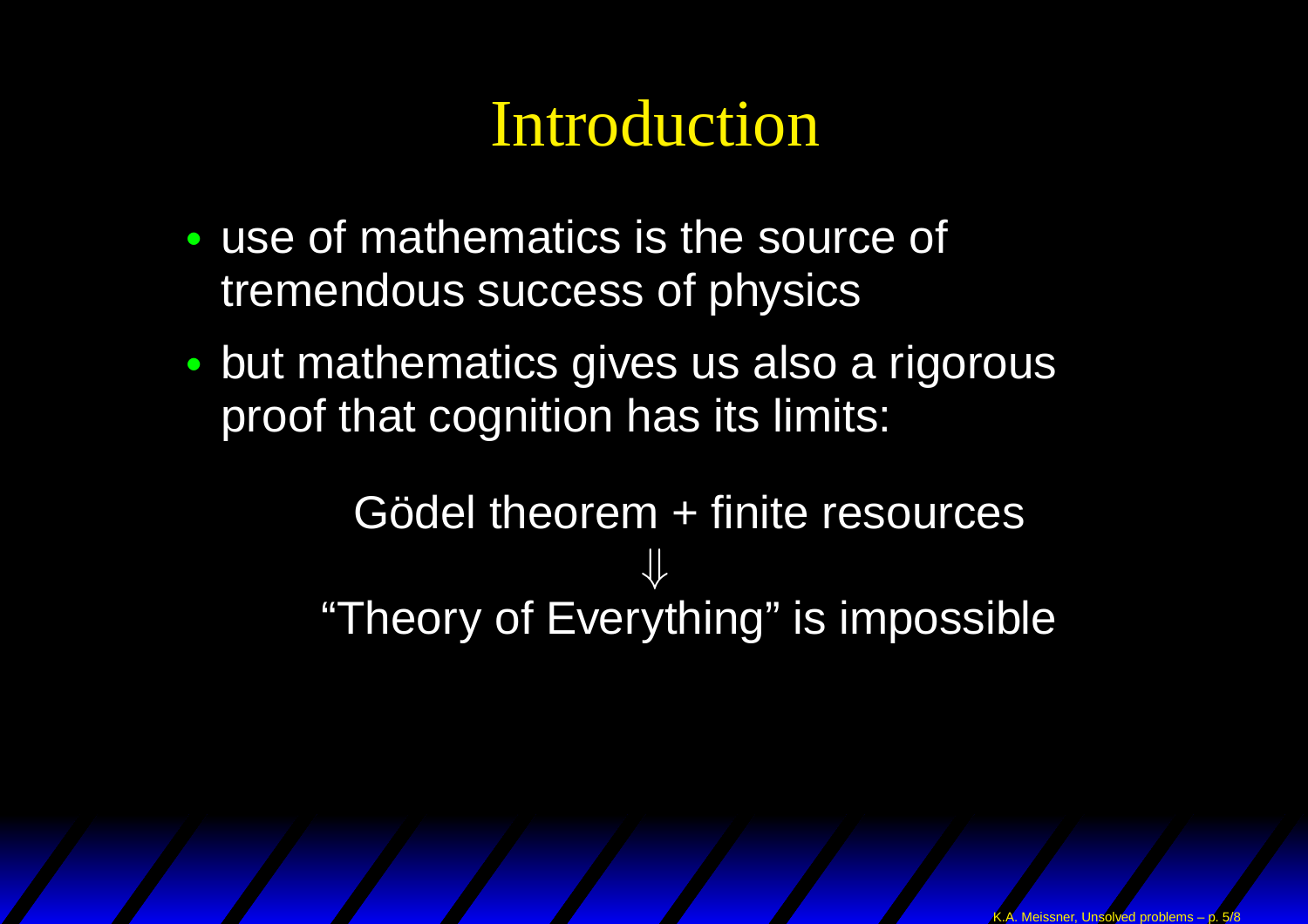• in any physical phenomenon we distinguish"accidental" properties (depending on theinitial conditions) and "inevitable" properties (following from thelaws of physics)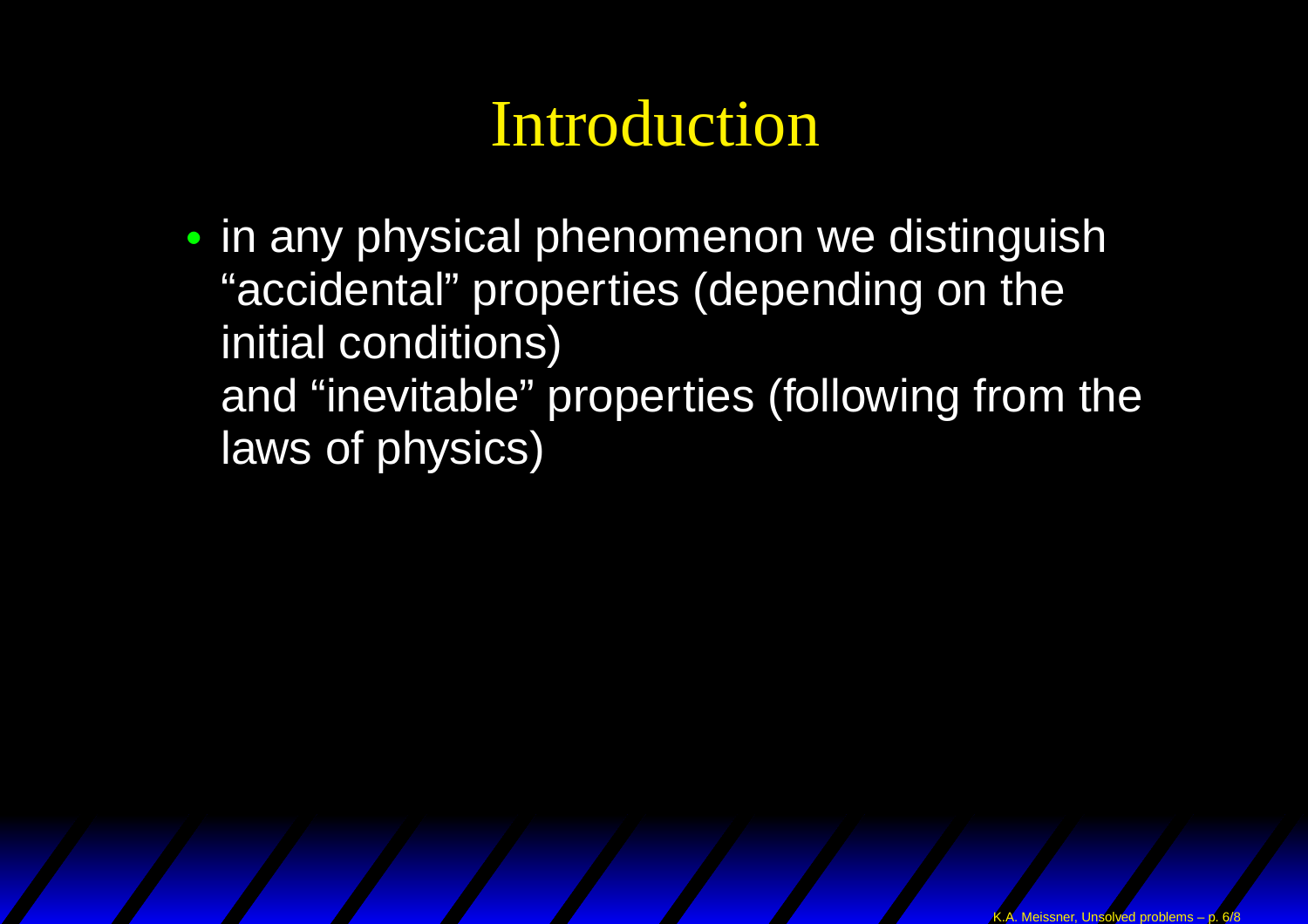- in any physical phenomenon we distinguish"accidental" properties (depending on theinitial conditions) and "inevitable" properties (following from thelaws of physics)
- •• the fact that there are 8 (formerly 9) planets seems to be "accidental" but once we have <sup>a</sup>planet  $a^3\thicksim T^2$  is "inevitable"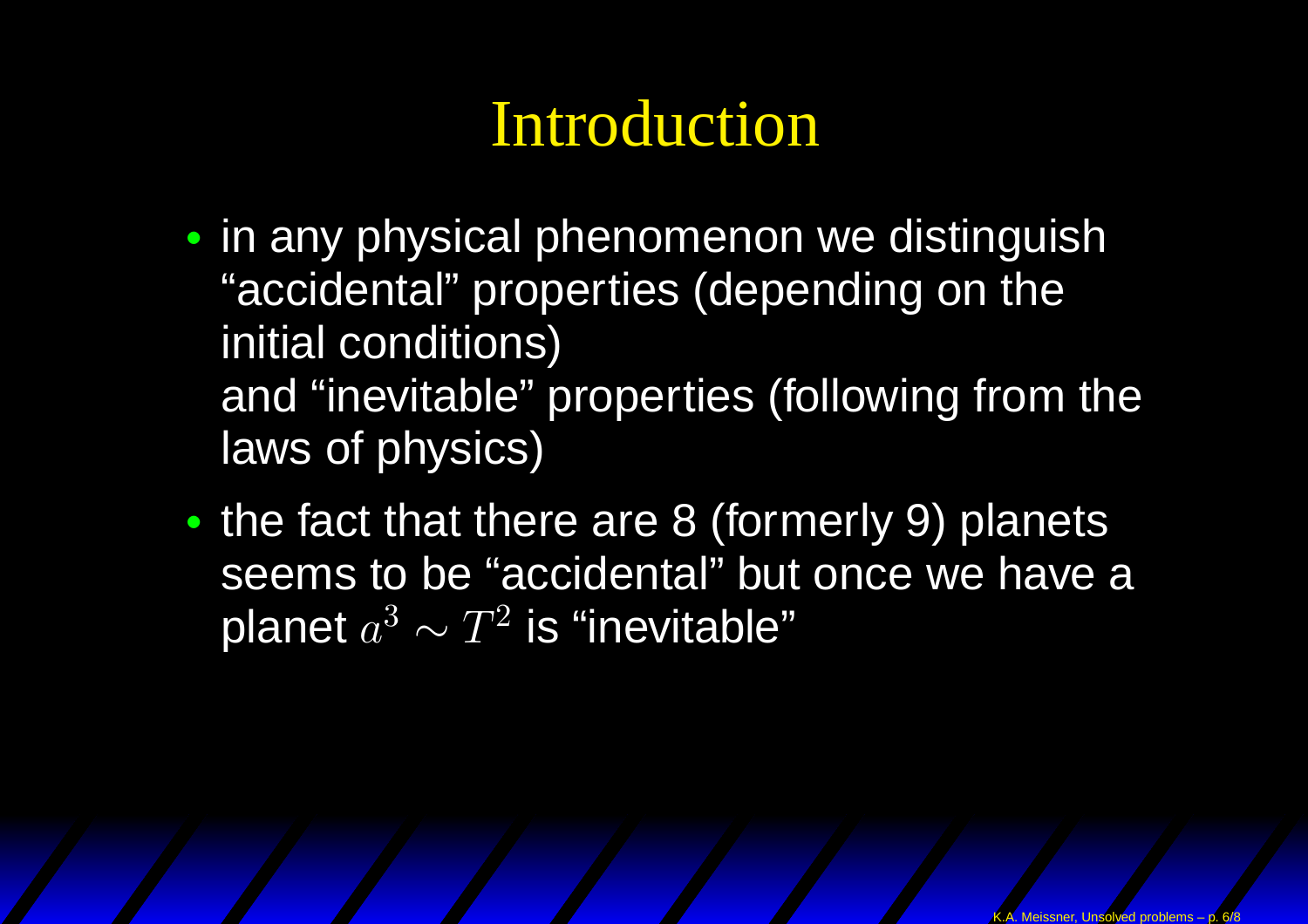- in any physical phenomenon we distinguish"accidental" properties (depending on theinitial conditions) and "inevitable" properties (following from thelaws of physics)
- •• the fact that there are 8 (formerly 9) planets seems to be "accidental" but once we have <sup>a</sup>planet  $a^3\thicksim T^2$  is "inevitable"
- explanation in physics means converting"accidental" into "inevitable"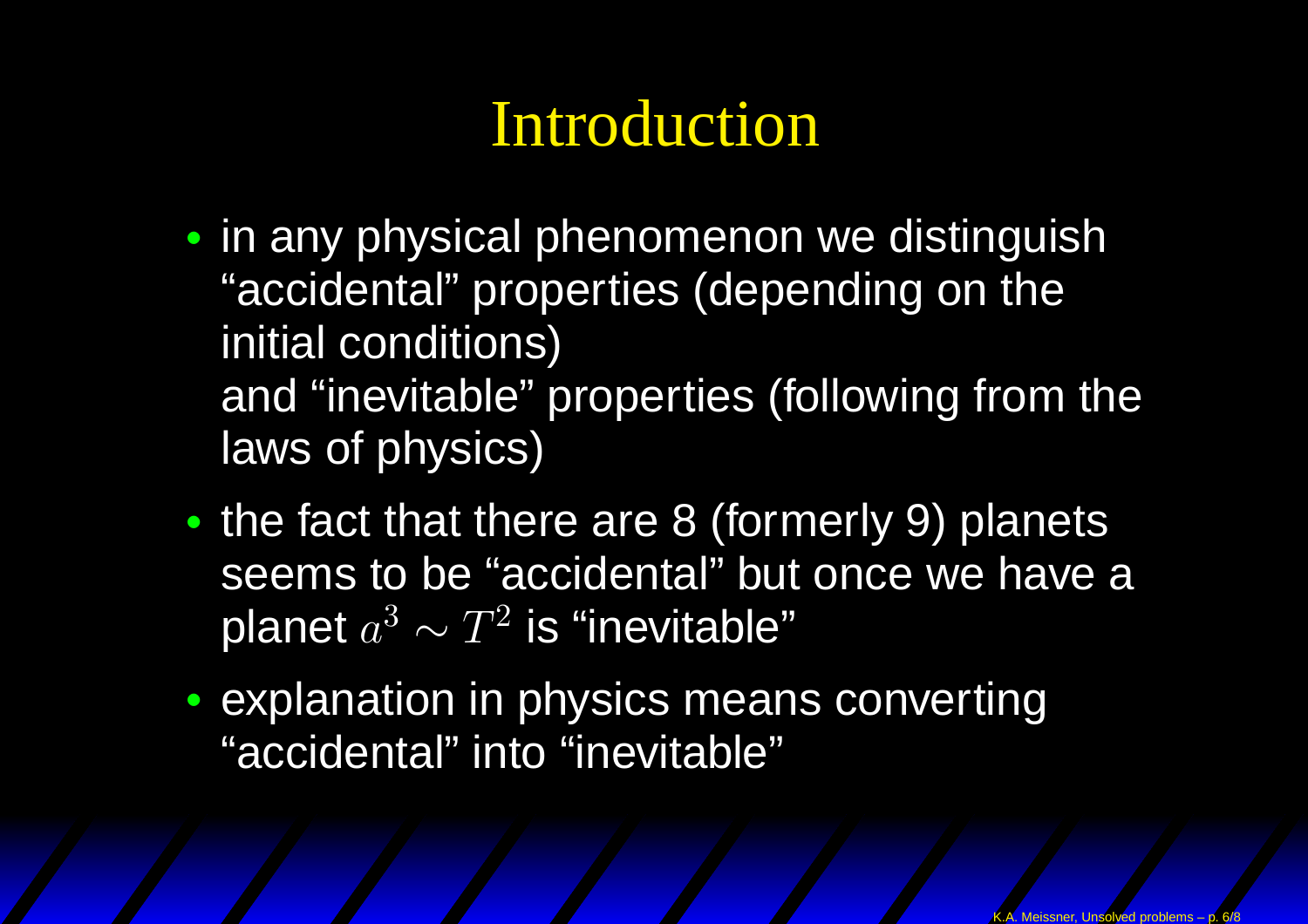- in any physical phenomenon we distinguish"accidental" properties (depending on theinitial conditions) and "inevitable" properties (following from thelaws of physics)
- •• the fact that there are 8 (formerly 9) planets seems to be "accidental" but once we have <sup>a</sup>planet  $a^3\thicksim T^2$  is "inevitable"
- explanation in physics means converting"accidental" into "inevitable"
- •how far can we go?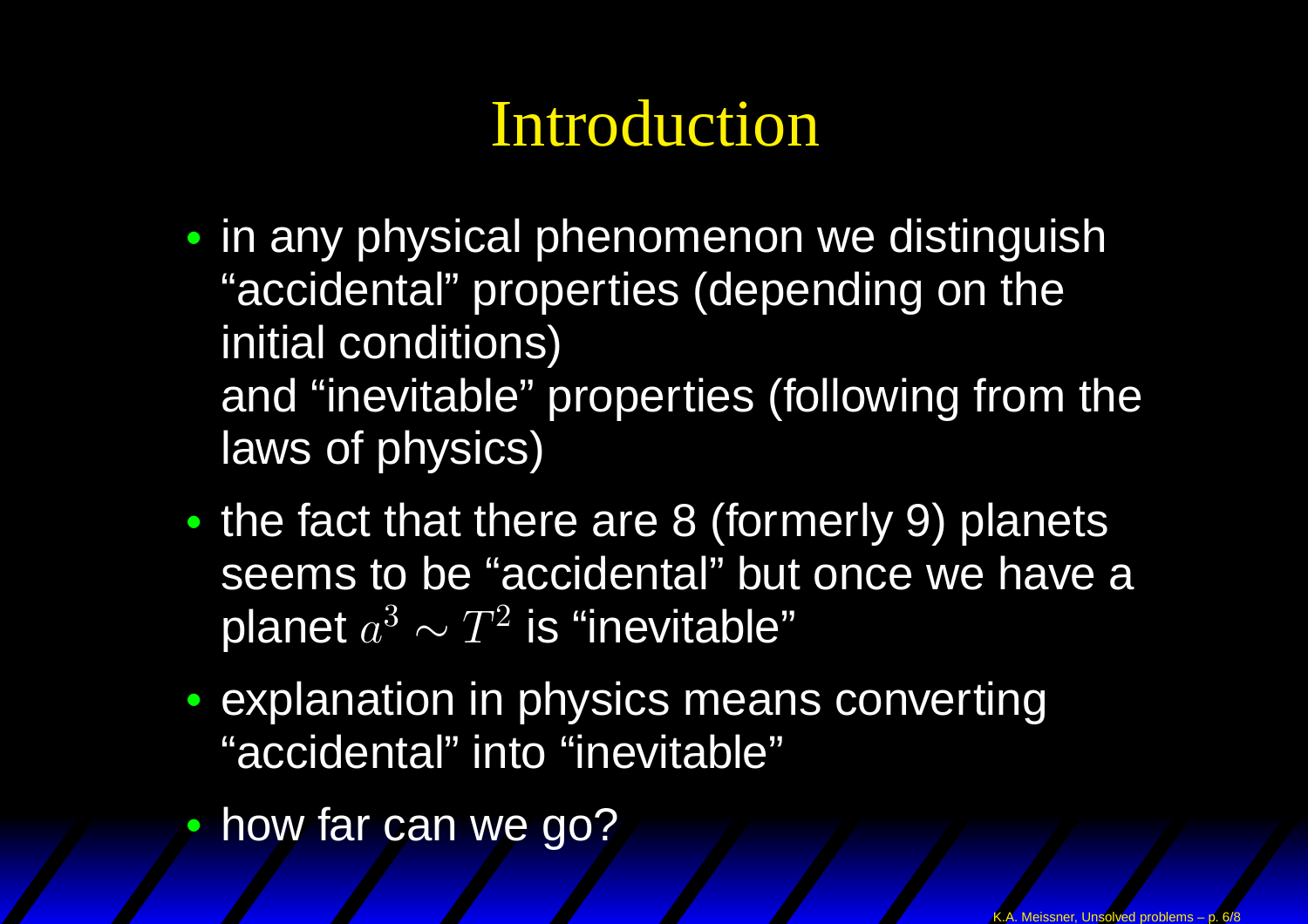#### Cube of theories

#### Fundamental dimensionful constants:  $1/c,~\hbar,~G$

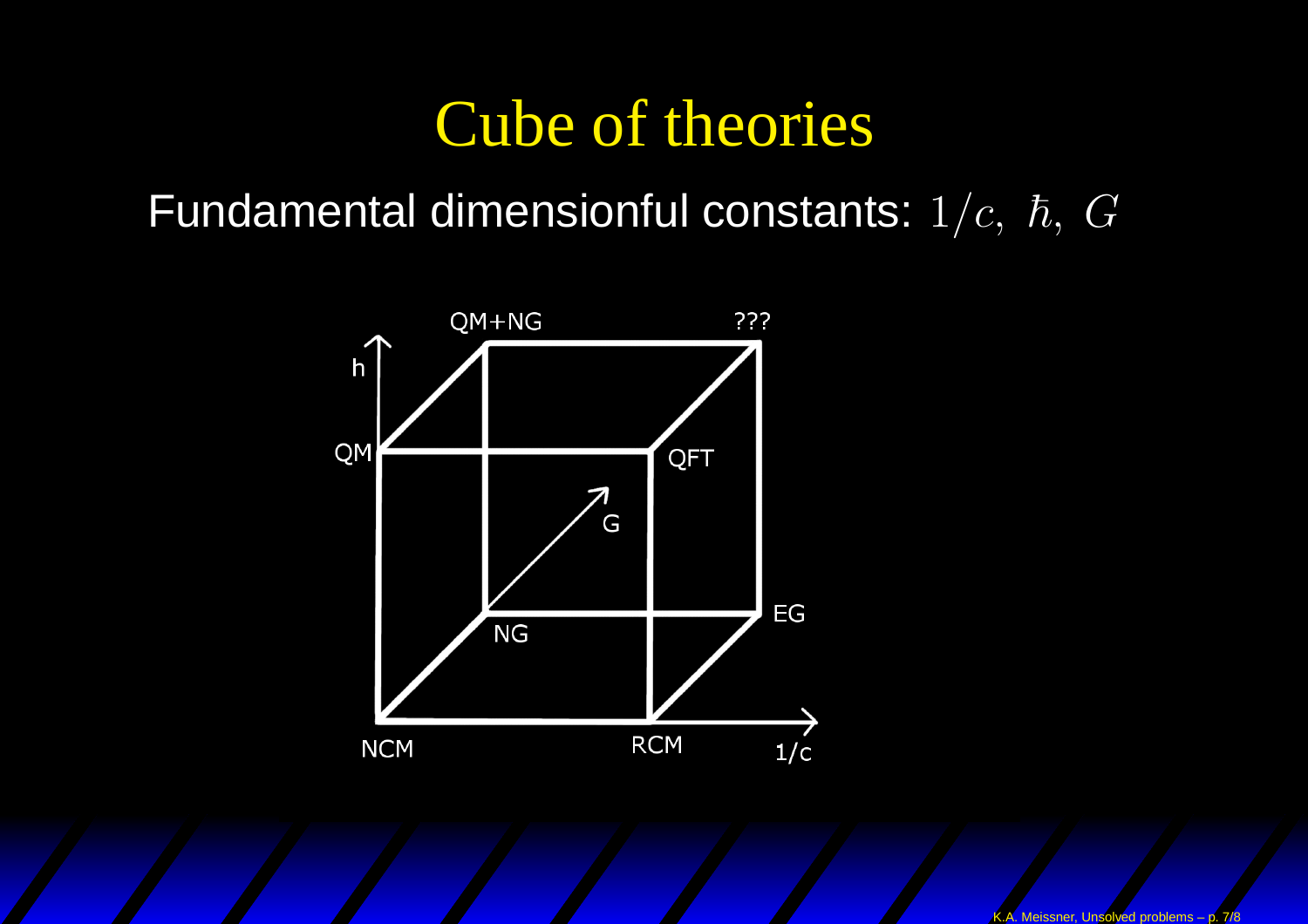#### Quantum Mechanics

•• the most fundamental and extremely successful in our description of the physical world but...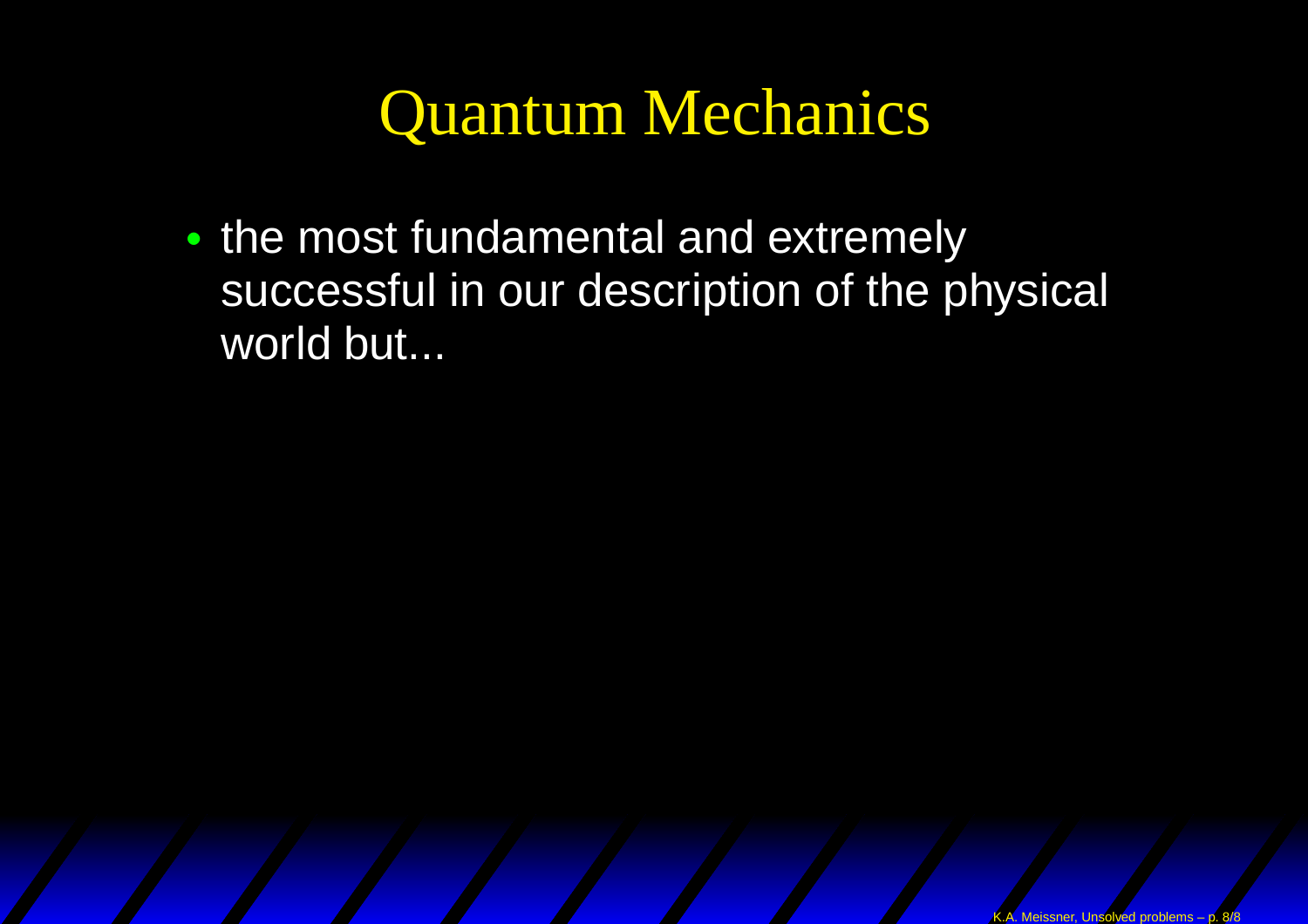# Quantum Mechanics

- •• the most fundamental and extremely successful in our description of the physical world but...
- • conceptual foundations (and limits) of locality, causality, Heisenberg relations unclear